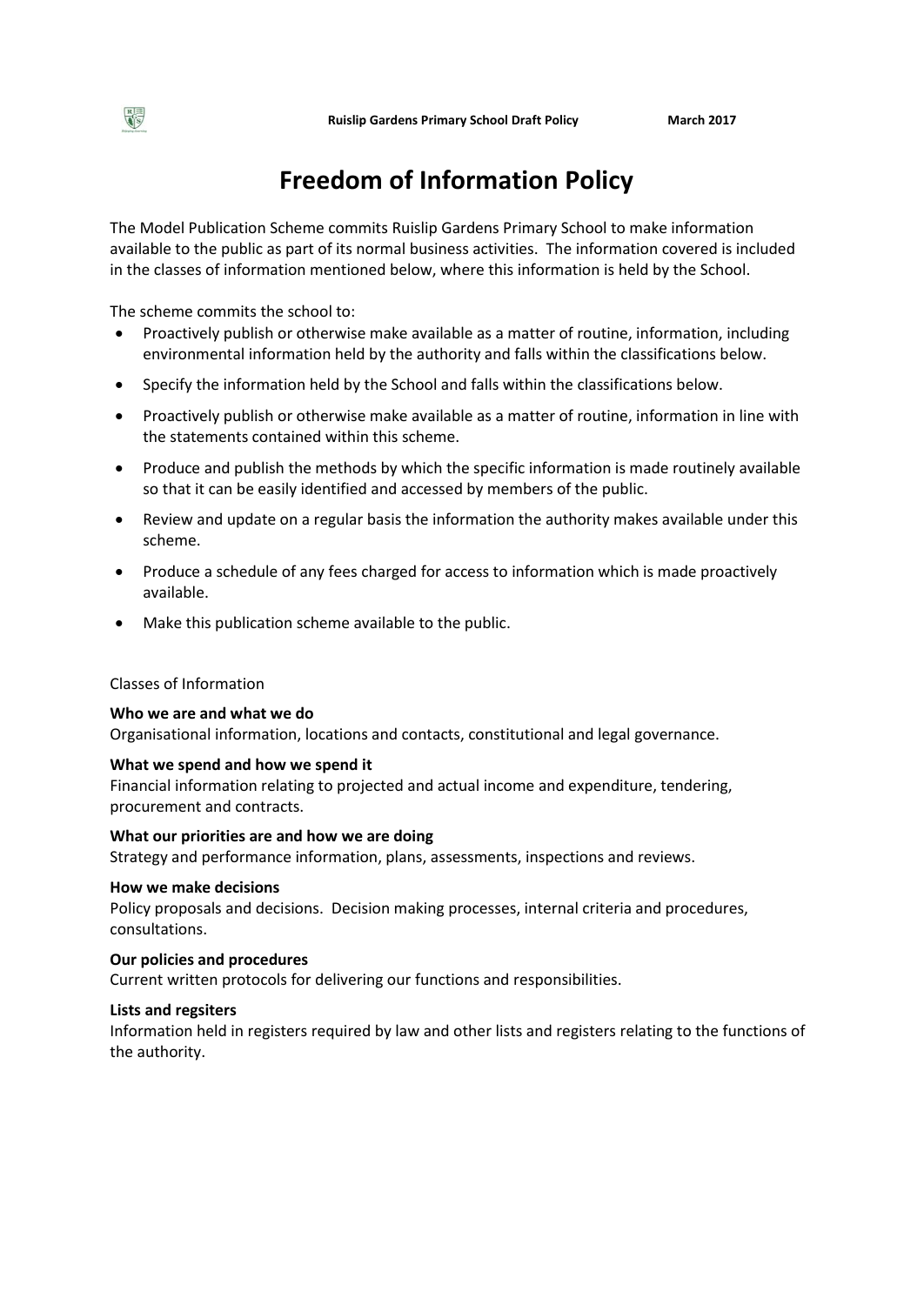# **The Services we Offer**

Advice and guidance, booklets and leaflets, transactions and media releases. A description of the services offered.

The classes of information will not generally include:

- Information the disclosure of which is prevented by law, or exempt under the Freedom of Information Act, or is otherwise the properly considered to be protected from disclosure.
- Information that is no longer readily available as it is contained in files that have been paced in archive storage, or is difficult to access for similar reasons.

# **The method by which information published under this scheme will be made available.**

The authority will indicate clearly to the public what information is covered by this scheme and how it can be obtained. Where it is within the capability of a public authority, information will be provided on a website. Where it is impracticable to make information available on a website or when an individual does not wish to access the information by the website, a public authority will indicate how information can be obtained by other means and provide it by those means. In exceptional circumstances some information may be available only by viewing in person. Where this manner is specified, contact details will be provided. An appointment to view the information will be arranged within a reasonable timescale.

Information will be provided in the language in which it is held or in such other language that is legally required. Where an authority is legally required to translate any information, it will do so.

Obligations under disability and discrimination legislation and any other legislation to provide information in other forms and formats will be adhered to when providing information in accordance with this scheme.

### **Charges which may be made for information published under this scheme.**

The purpose of this scheme is to make the maximum amount of information readily available at minimum inconvenience and cost to the public. Charges made by the authority for routinely published material will be justified and transparent and kept to a minimum.

Material which is published and accessed on a website will be provided free of charge.

Charges may be made for information subject to a charging regime specified by Parliament. Charges may be made for actual disbursements incurred such as:

- Photocopying
- Postage and packaging
- The costs directly incurred as a result of viewing information

Charges may also be made for information provided under this scheme where they are legally authorised, they are in all the circumstances, including the general principles of the right of access to information held by public authorities, justified and are in accordance with a published schedule or schedules of fees which is readily available to the public.

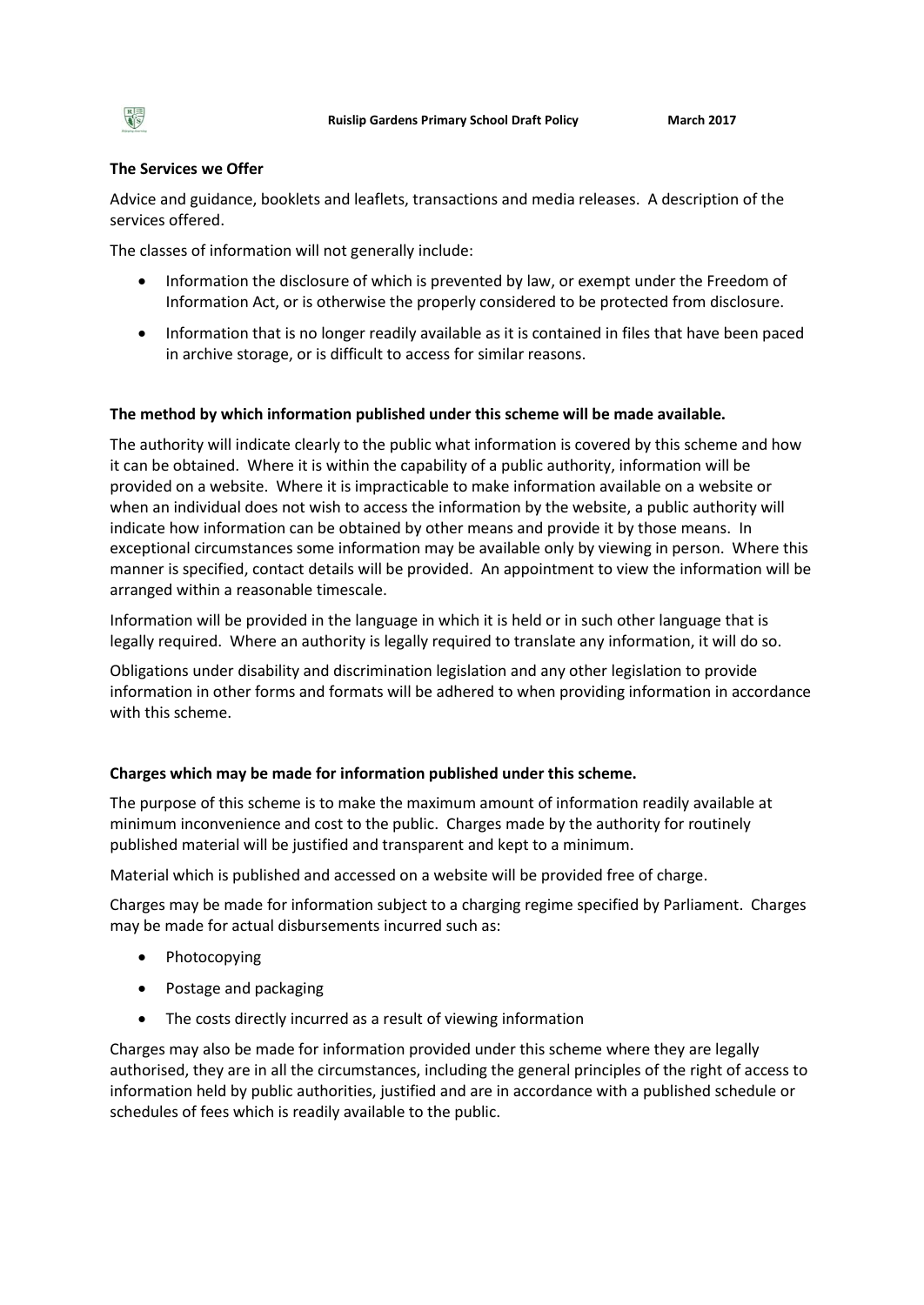

**Ruislip Gardens Primary School Draft Policy March 2017**

If a change is to be made, confirmation of the payment due will be given before the information is provided.

Payment may be requested prior to provision of the information.

# **Written Requests**

Information held by the School that is not published under this scheme can be requested in writing, when its provision will be considered in accordance with the provisions of the Freedom of Information Act. To make a request please write to:

The Chair of Governors Ruislip Gardens Primary School Ruislip HA4 6PD

**Ruislip Gardens Primary School is committed to safeguarding and promoting the welfare of children and young people and expects all staff and volunteers to share this commitment.**